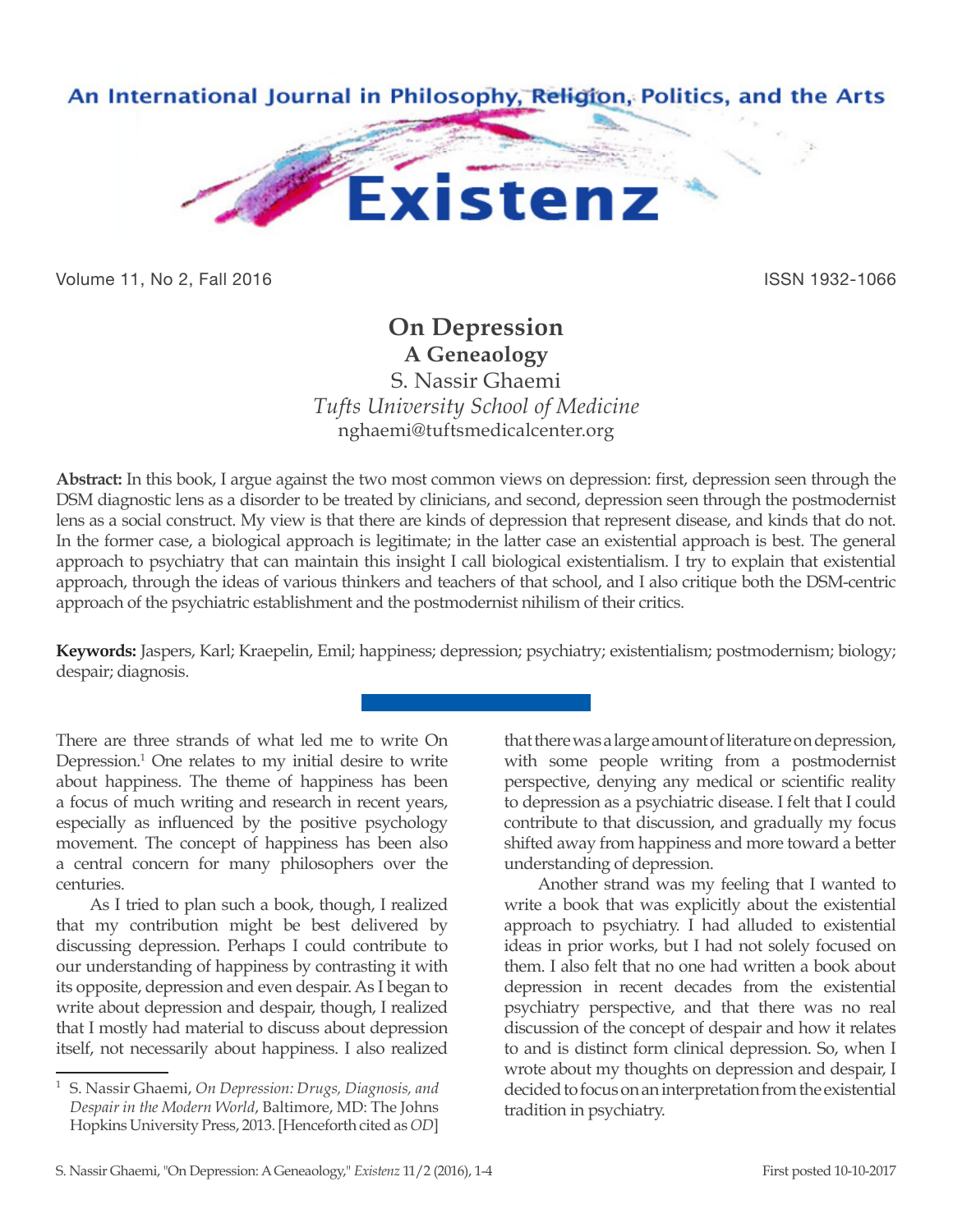Lastly, a third and final strand in this book was my wish to make a clear and direct critique of postmodernist cultural assumptions as related to psychiatry. I focused that critique on what I had learned in recent years in the course of debates around *DSM-5*. I also directed that critique to critics from outside psychiatry, who were in my view postmodernist ideologues, and yet the discussions about their views rarely brought out these philosophical presuppositions directly.

So, in sum, *On Depression* was meant by me to be a book about depression from an existential perspective, a critique of postmodernist thinking, and an indirect contribution to understanding happiness.

I organized the book around specific people I had either known well myself, or whom I had read about. I felt this would allow me to be more personal where I could be, consistent with the existential approach to psychiatry, and it also allowed me to pay homage to some of my mentors and friends who had passed away, such as Leston Havens and Paul Roazen and Leonard Ehrlich. At the same time, the focus on existential psychiatry allowed me to write more about thinkers in that tradition, some of whom I had not written about previously and who are not well known to many readers, like Elvin Semrad and Rollo May. My chapter on Karl Jaspers focuses on his views on religion and faith, about which I had not previously written, but since this was the specialty of Leonard Ehrlich, from whom I had learned so much, I felt it would be an homage to Leonard to explore that aspect of Jaspers' ideas.

I began and ended the book with discursive essayistic writing, a style that I had not used in most of my prior academic works, and I hoped in doing so to make the book more accessible to a larger reading audience. I knew that the multiple strands in the book would make it less popular than if I had maintained only one focus, but I felt that I wanted to write a book with those multiple strands, to get those ideas out in print in a book, and thus to provide a resource for interested readers to be able to think about existential psychiatry, and to be able to critique postmodernist thinking in our field. Some of the basic ideas are as follows:

Depression is not one thing; it is many things. Sometimes it is a disease, as in manic-depression; in this case, it comes and goes in severe episodes, which are impossible to stop or control without the right medications. Sometimes it is not a disease: it can be a reflection of personality traits, a tendency to be anxious and moderately sad all the time, with brief periods of mood worsening. Or it can be just a reflection of life, and death, the existential despair that we all experience, whether we want to admit it or not.

The job of the good physician, the good clinician, is to identify when depression is a disease, and when it is not. We get nowhere in the modern practice of psychiatry because we reject the whole concept of disease, and then we either always, or never, diagnose depression; and we always, or never, treat it with the right medications or psychotherapies.

There are some psychologists and psychiatrists who honestly described that existential despair, and tried to relate it to the clinical expressions of depression: scholars like the psychiatrist Viktor Frankl, who wrote about the despair of being in Nazi concentration camps and how that experience provides insight for human existence generally; like the psychologist Rollo May, who taught that the relationship between people is more important than their theories; like my teacher, psychiatrist Leston Havens, who taught that wisdom meant holding opposed ideas in your head at the same time; like my friend, historian Paul Roazen, who showed us that what we thought we knew about Freud was not true, and then unearthed what we need to know about his insights; like the philosopher and psychiatrist Karl Jaspers, who taught that knowledge in science should be valued enough that we also appreciate our ignorance.

These are our guides to help us understand depression, in the larger context of understanding human existence, as well as psychiatric illness. There also are pretenders to wisdom, the ones who prove that error is multiple, while truth is one. Some err in the direction of denying everything: the postmodernist claim that biological approaches to psychiatry are all wrong. Some err in the direction of affirming everything: the believers in the psychiatric diagnostic manual (*DSM-III-5*), who literally made up hundreds of diagnoses to influence clinical practice for their own purposes.

Both extremes are wrong, and one better understands these fallacies by appreciating the true nature of the depression as a disease, especially how it manifests itself in manic-depressive conditions, and how our beliefs about why one gets depressed at a certain time frequently are false rationalizations.

The story is not simple, but there is a story to tell, and it can be told simply. If you want to understand depression, in yourself and others, and know when it is a disease needing medical treatment, and when it is not, there are some guides to follow, and some pretenders to avoid, and some wisdom worth hearing.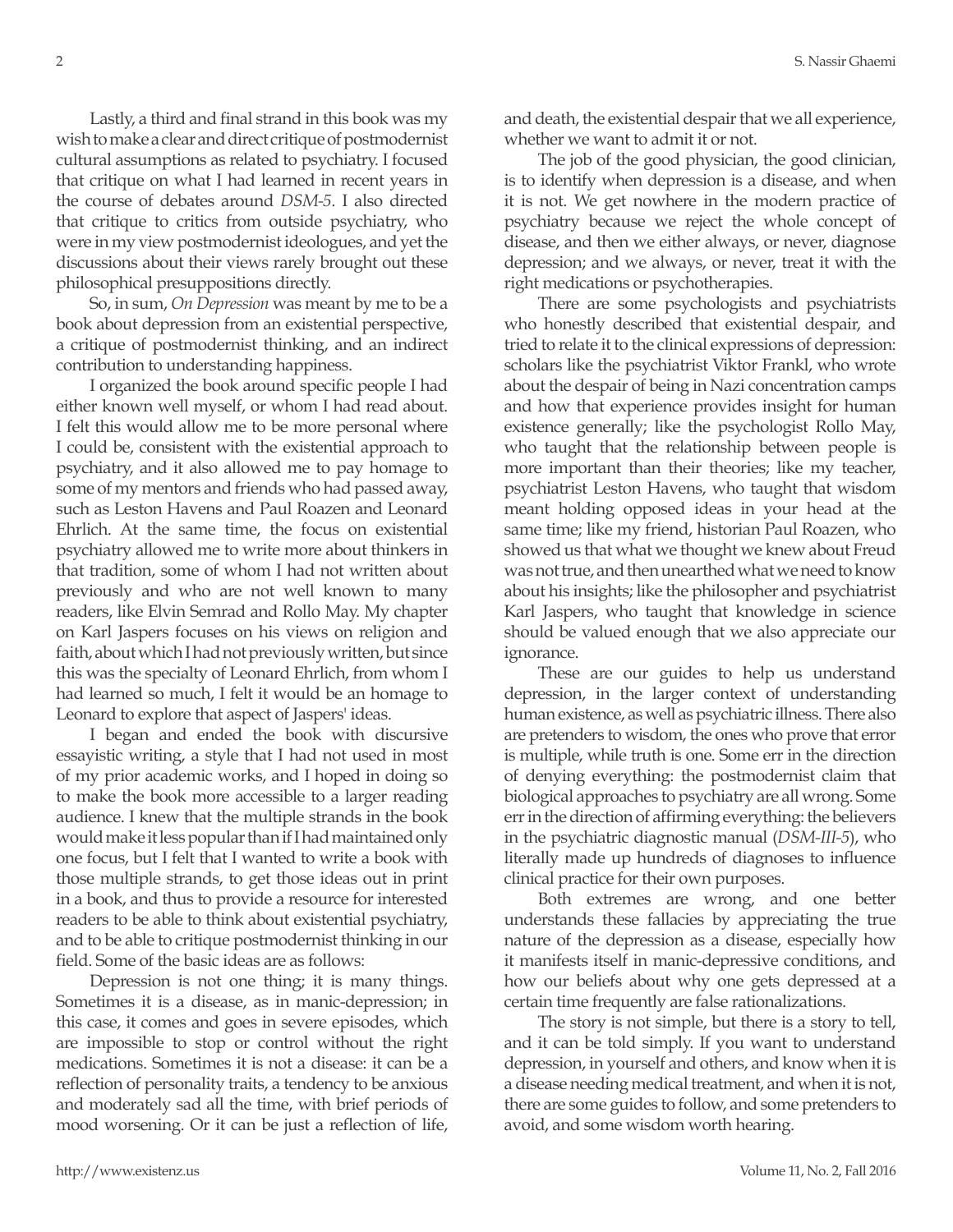## **Reply to my Critics**

I appreciate the thoughtful commentaries of Drs. Cabrera, Bezzubova, Marin, and Adsett. Their constructive, supportive, and critical comments are wise and tactful. This commentary applies to their essays as a whole, based on topics.

### *Biological Existentialism*

This concept generated a great deal of interest among the commentators. The main point I was trying to make in this respect is how ideas have been made opposites that need not be so. In particular, there seems to be a heritage in the existential and phenomenological literature, both in philosophy and in psychiatry as well as in psychology that opposes this school of thought to biology and science. I think this opposition, which is in most cases assumed rather than proven, grows out of the fact that most philosophers and psychiatrists have learned their existentialism at the feet of Jean-Paul Sartre and Martin Heidegger, not at the ones of Karl Jaspers. Most commentators do not even distinguish Jaspers from these other existential thinkers. This is not the case with regard to the commentators of my book, who know the Jaspers literature well. But I wanted to point out to the larger world that Jaspers' existentialism differs a lot from that of Sartre and Heidegger. The latter thinkers led the world toward postmodernism, while Jaspers fought postmodernism explicitly. Jaspers did so by repeatedly emphasizing the legitimacy and importance of science as a privileged means of knowledge, something that Sartre and Heidegger and Foucault explicitly reject.

Unfortunately, those who are attracted to existential and humanistic approaches to psychology and psychiatry tend to dislike science and biology, or at least tend to only pay lip service to the latter. I wanted to take seriously both existential thinking and biological thinking. Jaspers provides plenty of guidance for this merging of science and existentialism. Elena Bezzubova may be correct that Jaspers himself, or in some of his writings, can be found disagreeing with some of my interpretations. But I am not interested in an exegesis of Jaspers. I am interested in the truth. *Amicus Plato, sed magis amica veritas*—Plato is my friend, but truth is a closer friend.

Nonetheless, I think that the thrust of Jaspers' thinking is consistent with the biological existentialism I explore. I think it is also not correct to describe existentialism in any single way; there are multiple approaches to existential thinking. So existentialism cannot be said to essentially involve authenticity or a concept related thereto. It involves many different concepts.

To argue, as Bezzubova does, that the clinical syndromes of depression and mania are in some way different categories of things than that those of existential sadness or happiness are, is a claim that needs to be supported, not simply presupposed. My view is that there are many reasons, both conceptual and empirical, to reject such an assertion. In doing so, I would suggest that my view is more monistic than her perspective as it regards the mental and physical dichotomy.

#### *The Happy Mean*

Bezzubova describes my perspective as seeking a mean between the extremes of many different aspects regarding the topic of depression. Daniel Adsett, however, sees me correctly as providing an alternative to the two opposite extremes of positivism and postmodernism. I do not reject the idea of seeking a mean, and I am pleased that my book is seen as having a mostly conciliatory tone. But I would be happier with calling it a dialectical resolution of the two extremes, which are to be regarded as false on their own merits, hence my use of the designation "pretenders," which I knew would irritate defenders of those extremes. I value Aristotle, but perhaps we should add a little G. W. F. Hegel here.

I know there are valuable insights to be had in postmodernism: some psychiatric categories are social constructs (but not all of them). I know there are truths in biological reductionism: some psychiatric conditions are diseases (but not all of them). I am not saying, though, à la the eclecticism of the biopsychosocial model that these conditions involve a little bit of both. I have critiqued and rejected biopsychosocial eclecticism at book length.<sup>2</sup> Instead it is not about a mean, but rather about clear thinking. When should we take this approach versus another? That is the attitude I take.

As Adsett notes, this attitude puts me into a place to reject the two common views of depression—the DSM-centric diagnosis and drug treatment view versus the postmodernist view—as being equally wrong, but for different reasons.

<sup>2</sup> S. Nassir Ghaemi, *The Rise and Fall of the Biopsychosocial Model*, Baltimore, MD: The Johns Hopkins University Press, 2007.